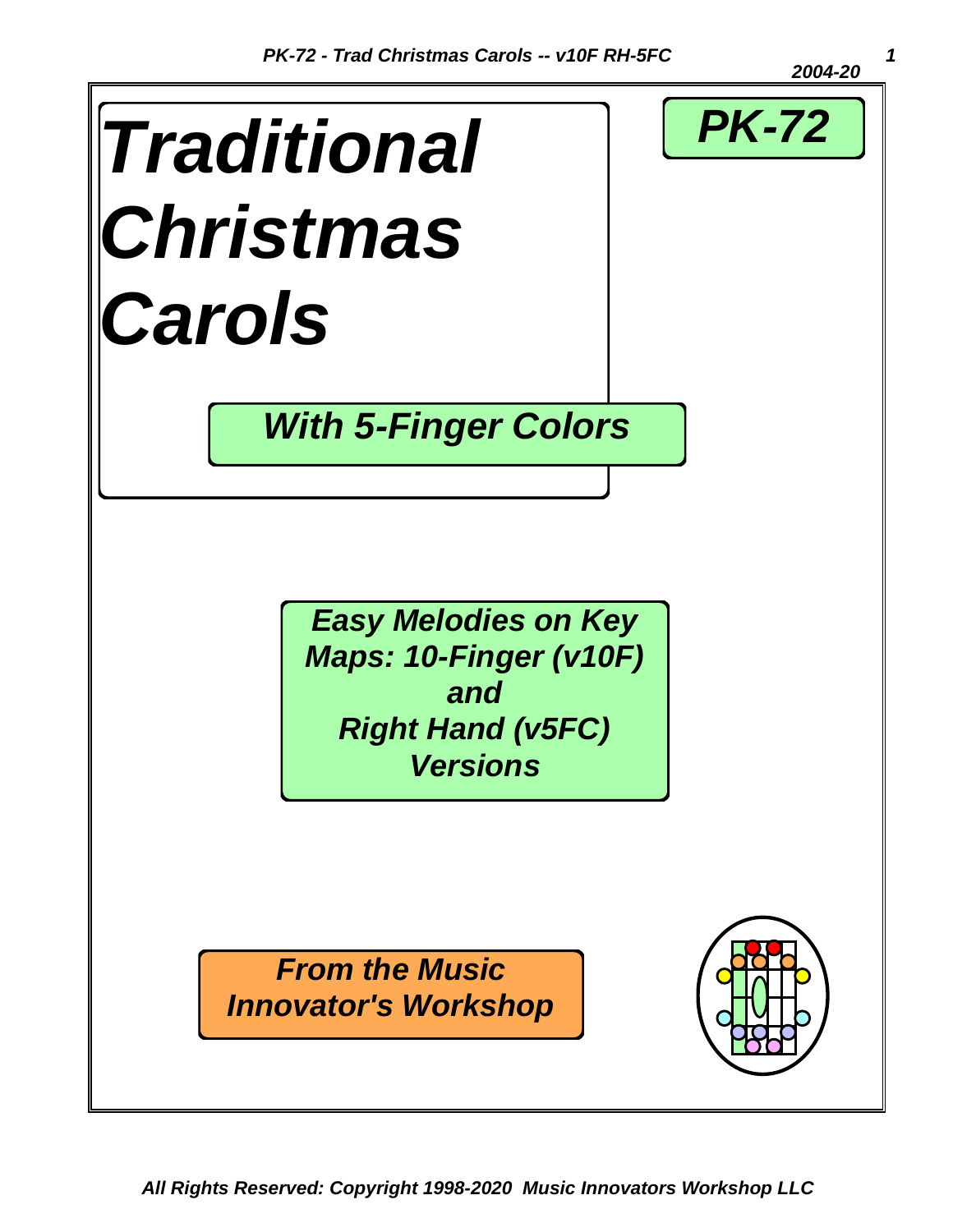*Page is Blank*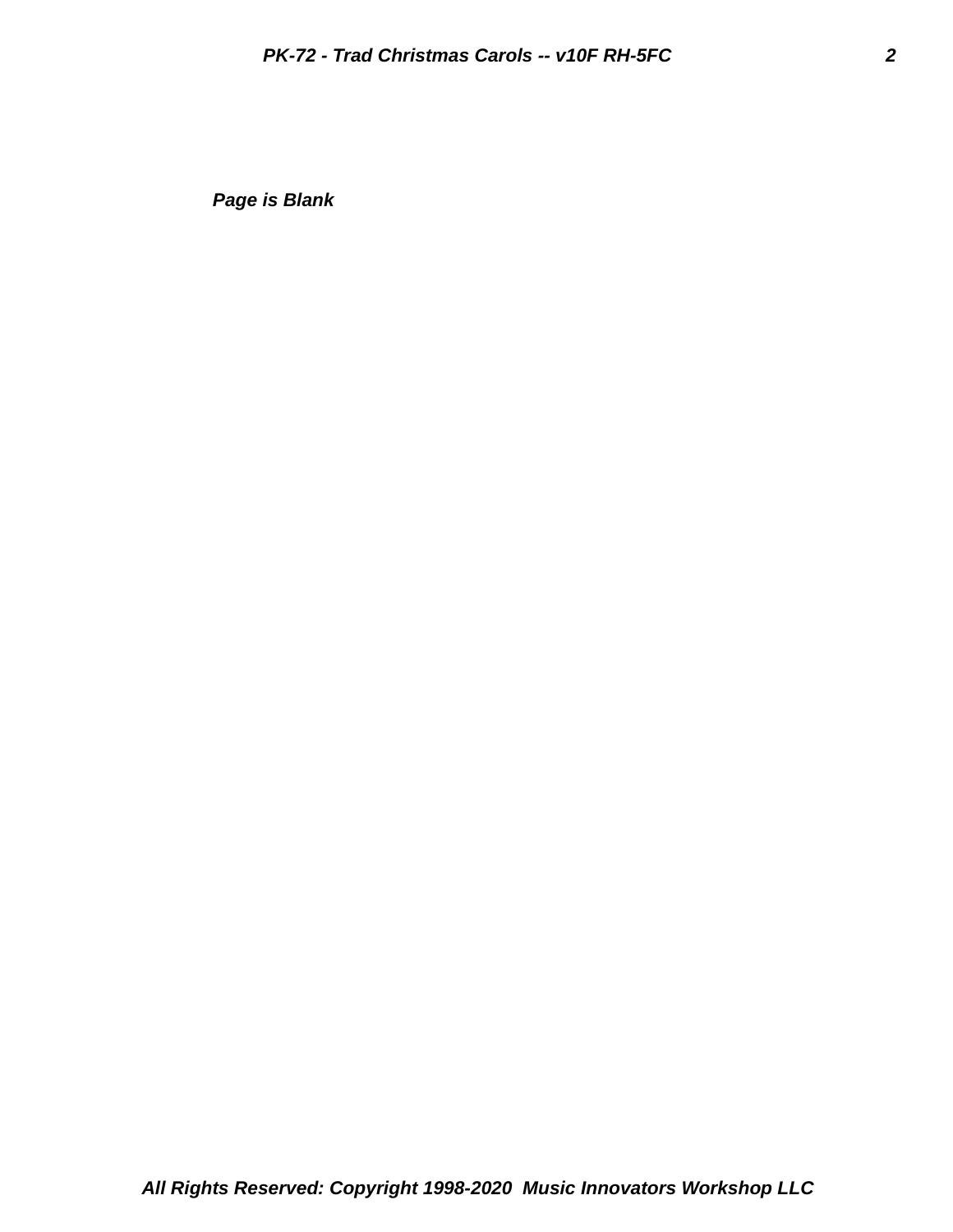# *Contents*

| <b>The First Noel</b><br><b>Silent Night</b><br><b>Angels We Have Heard on High</b><br><b>God Rest Ye Marry Gentlemen</b><br><b>O Come All Ye Faithful</b><br><b>O Little Town of Bethlehem</b> | 10<br>13<br>16<br>19 |
|-------------------------------------------------------------------------------------------------------------------------------------------------------------------------------------------------|----------------------|
|-------------------------------------------------------------------------------------------------------------------------------------------------------------------------------------------------|----------------------|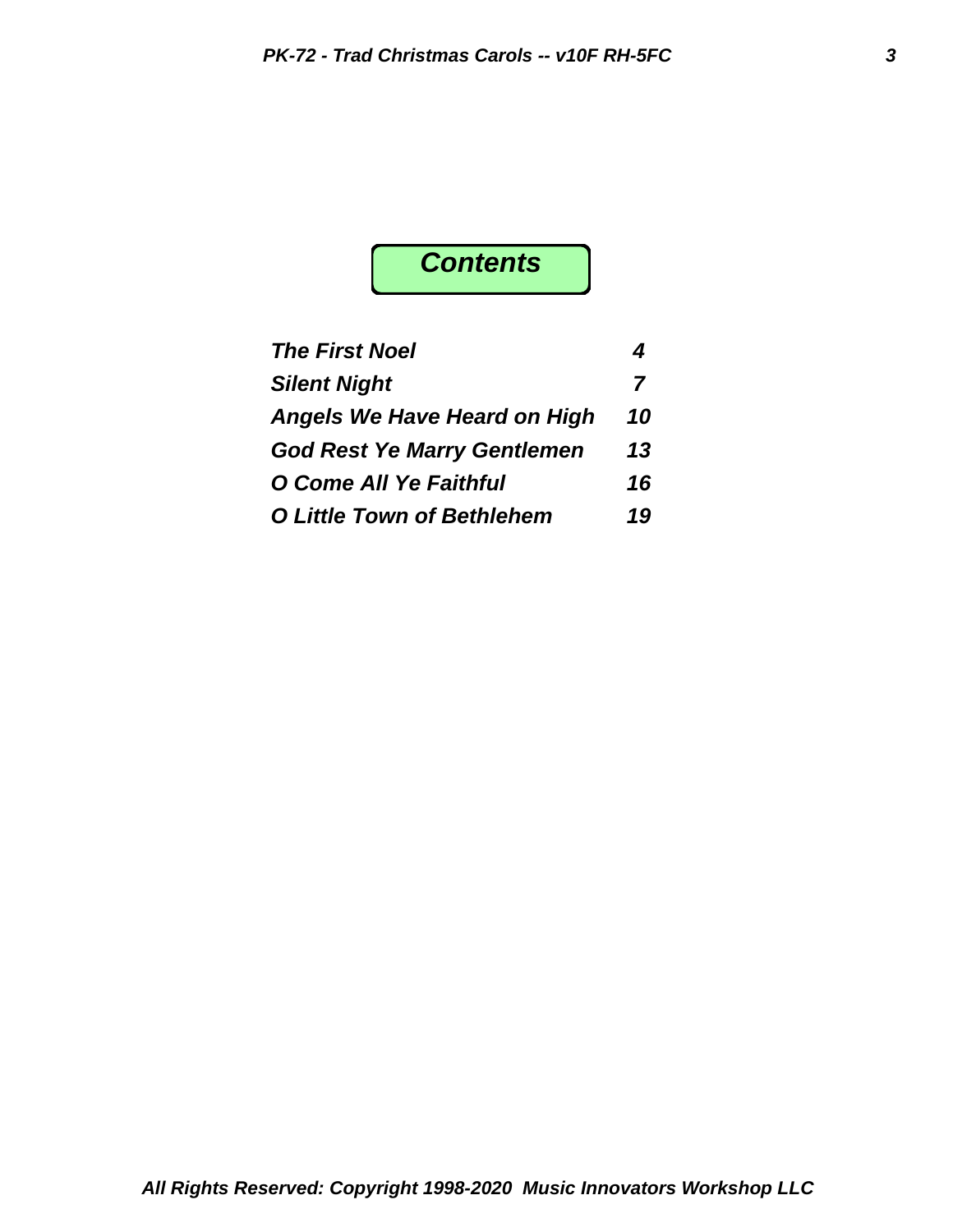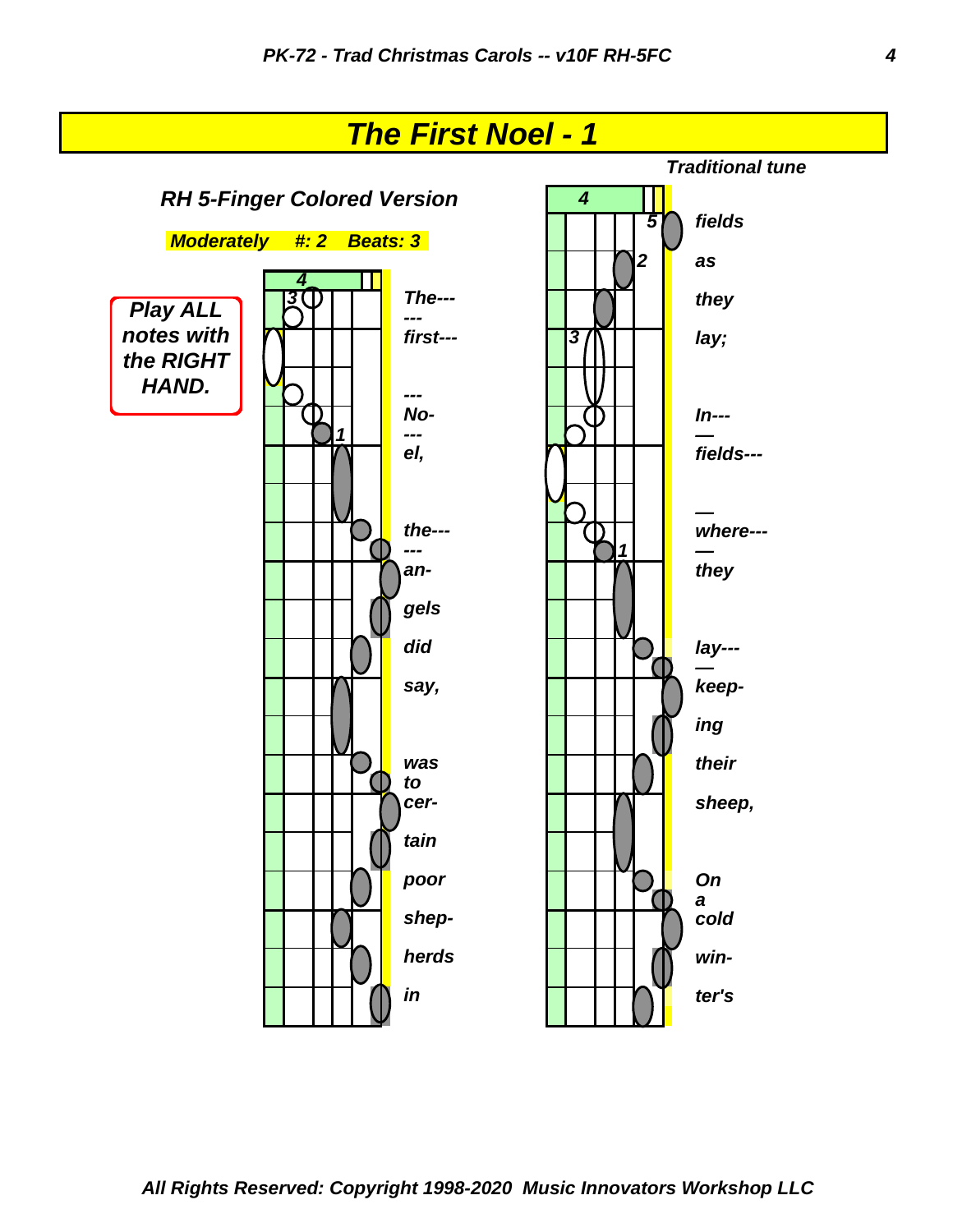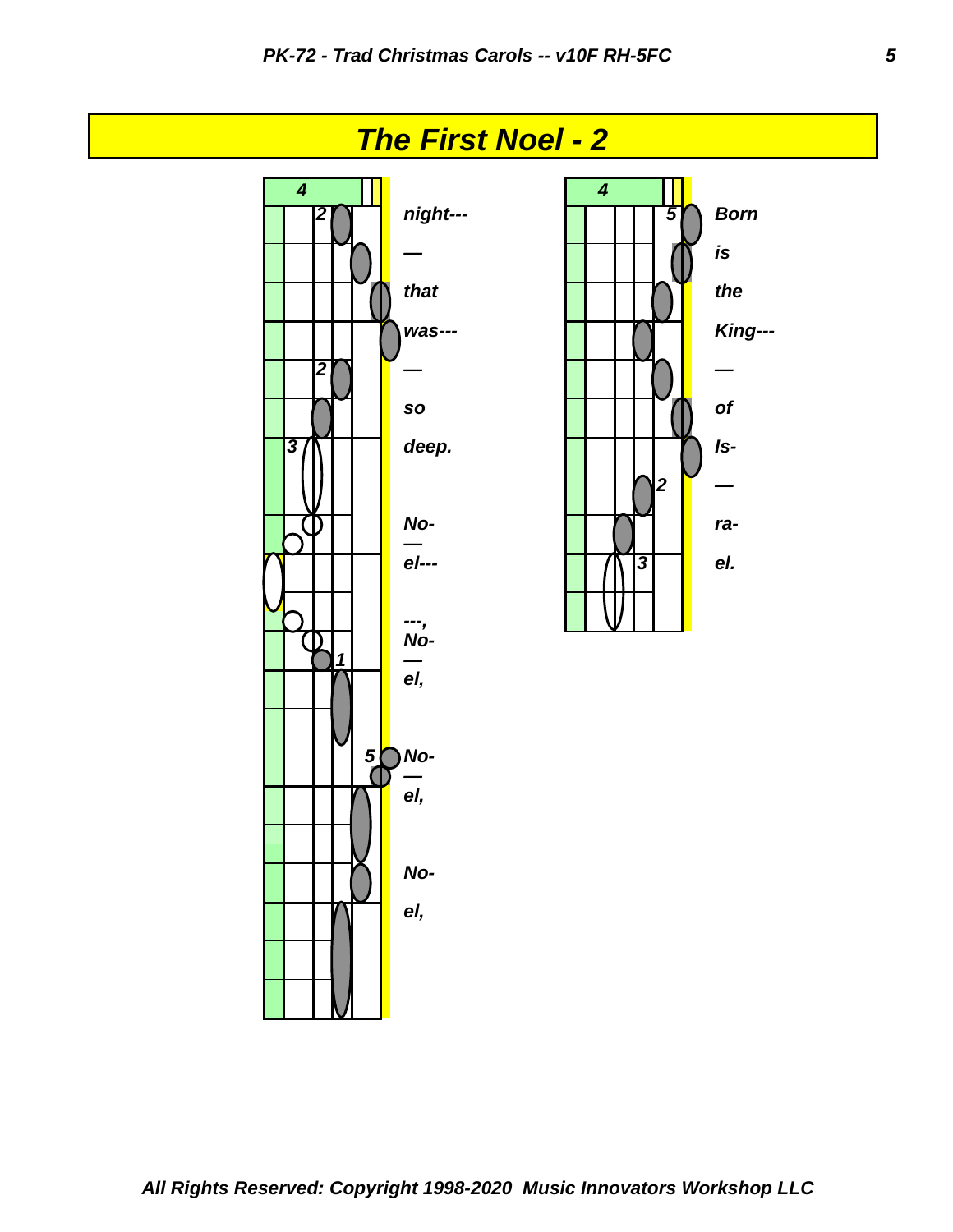## *The First Noel*

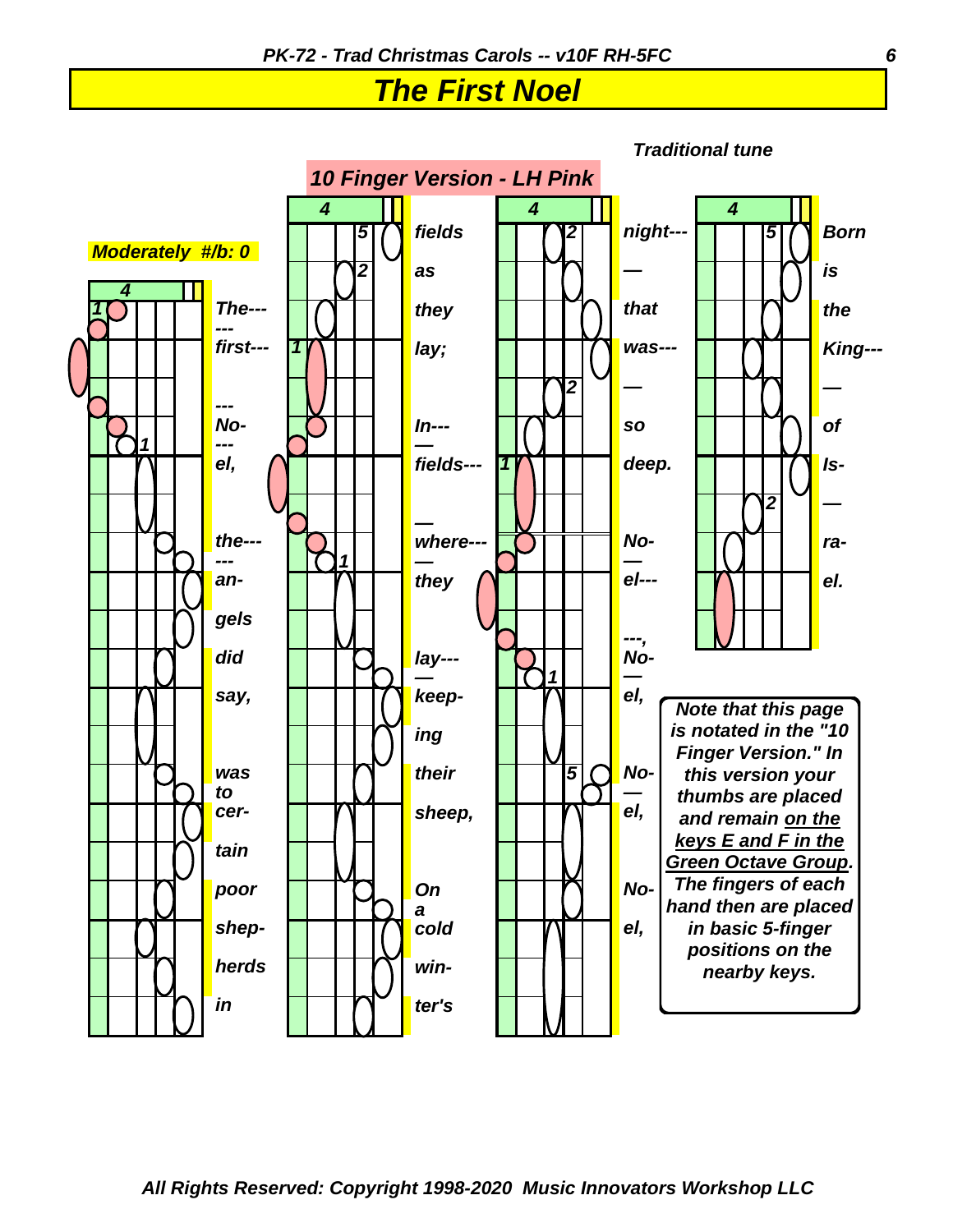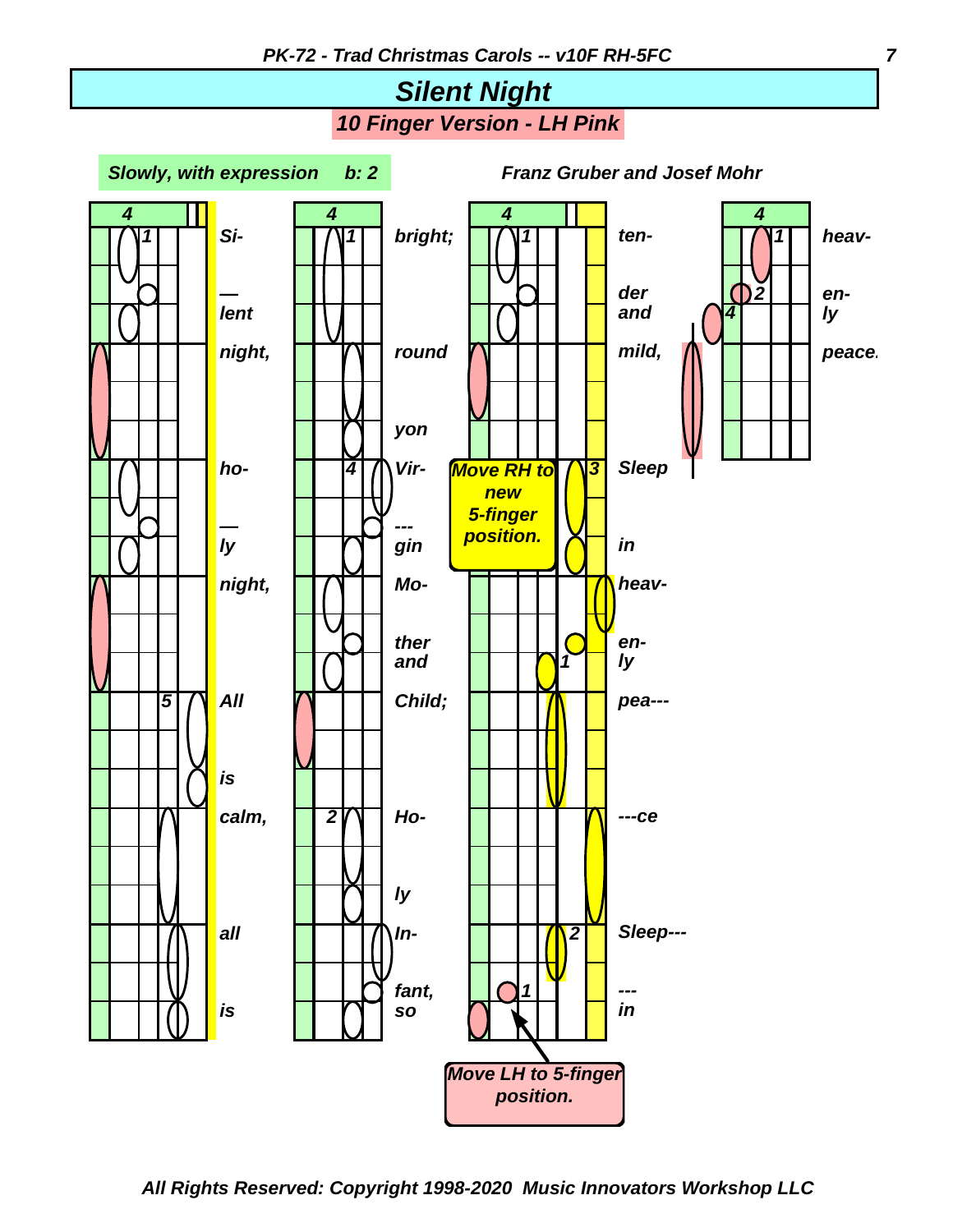### *Silent Night - 1*



#### *RH 5-Finger Colored Version*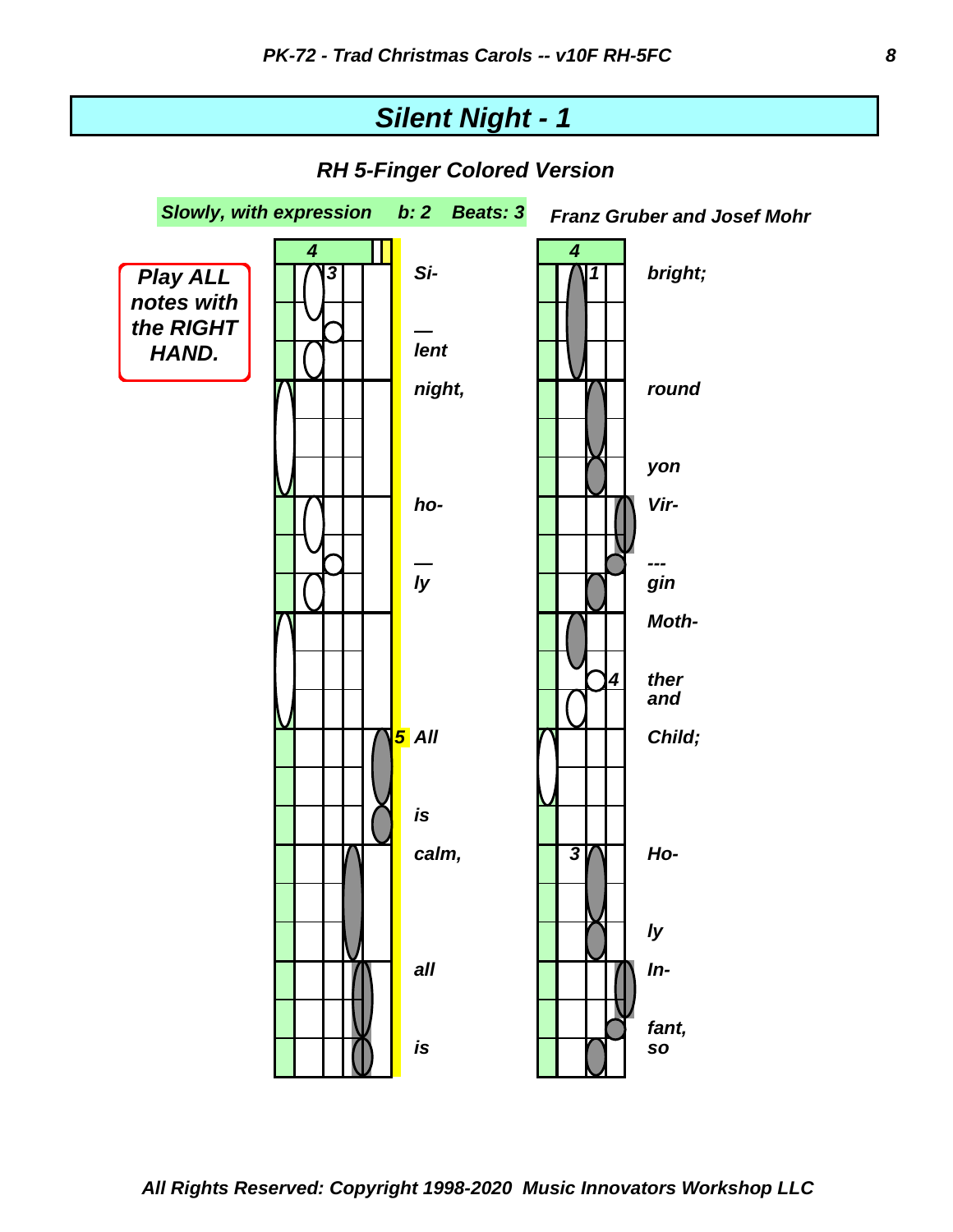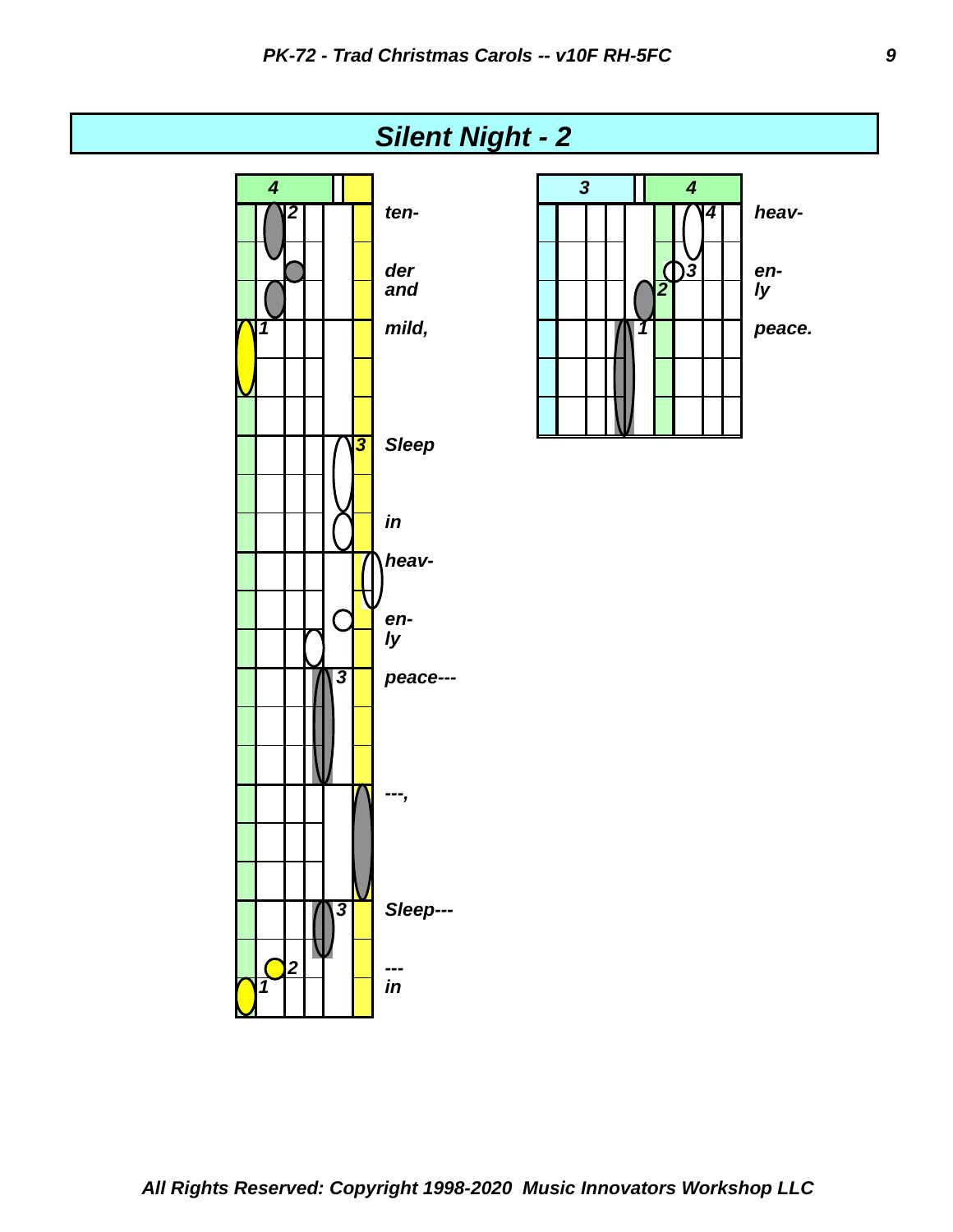## **Angels We Have Heard on High - 1**

**RH 5-Finger Colored Version** 

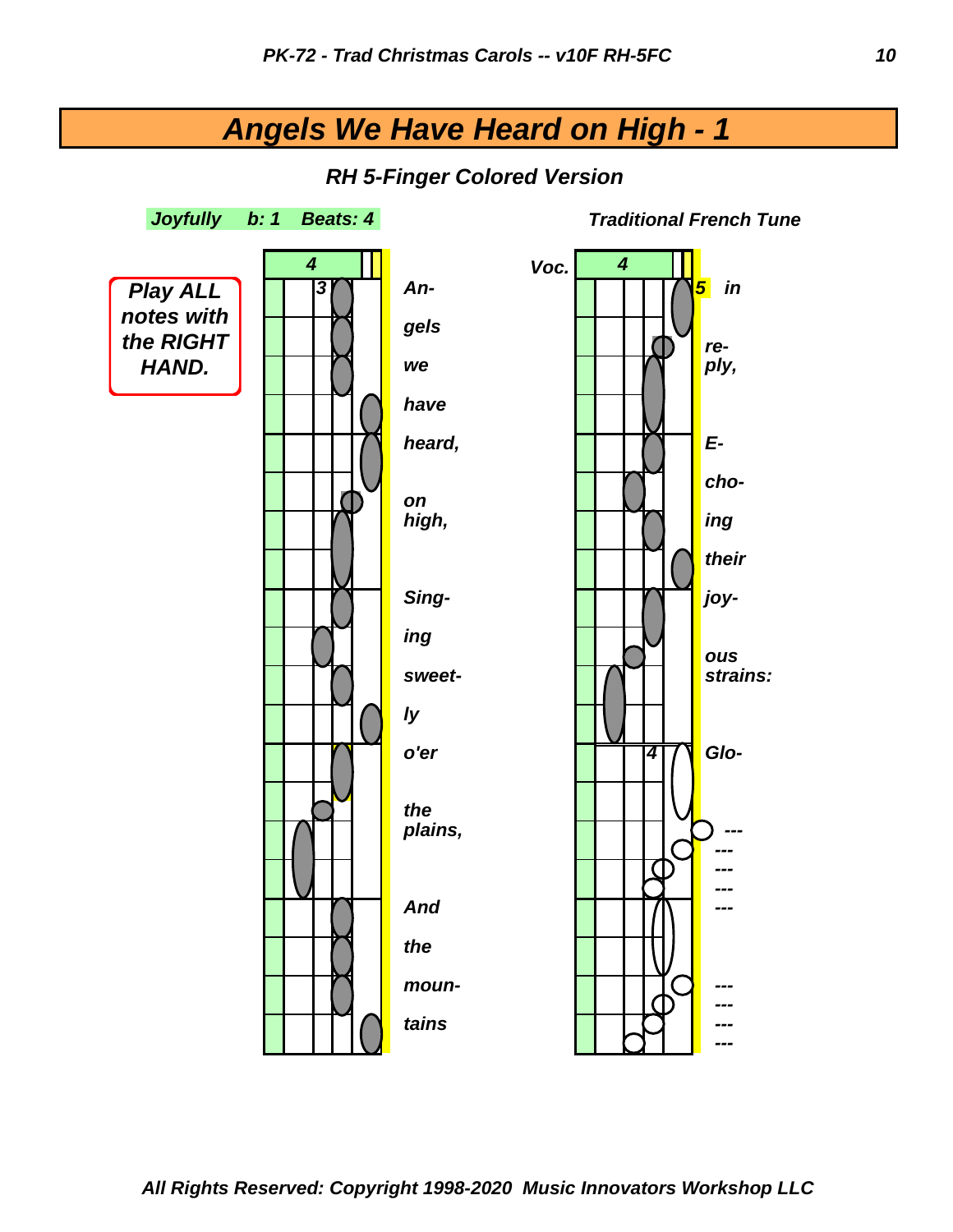**Angels We Have Heard on High - 2** 

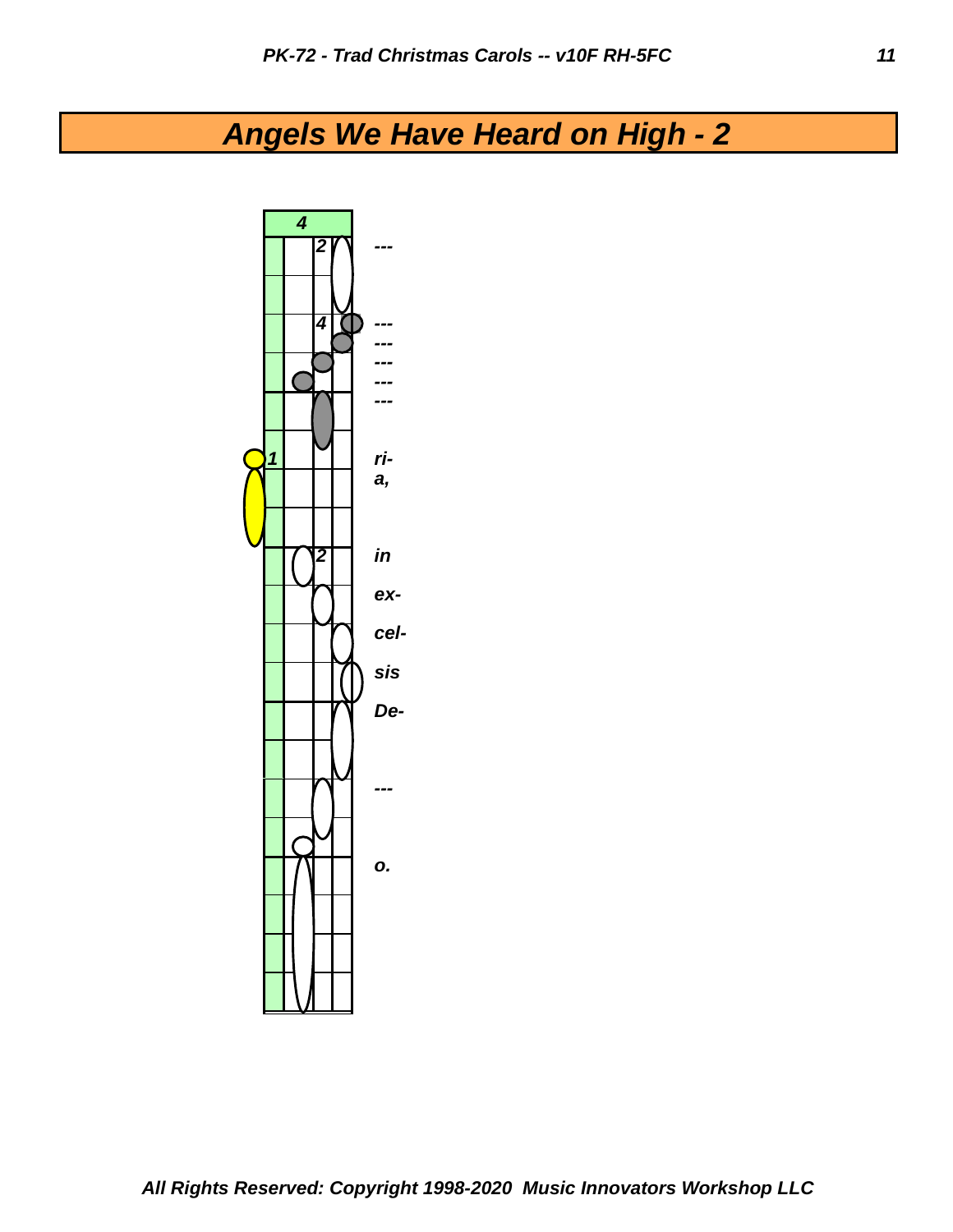### **Angels We Have Heard on High**

#### 10 Finger Version - LH Pink

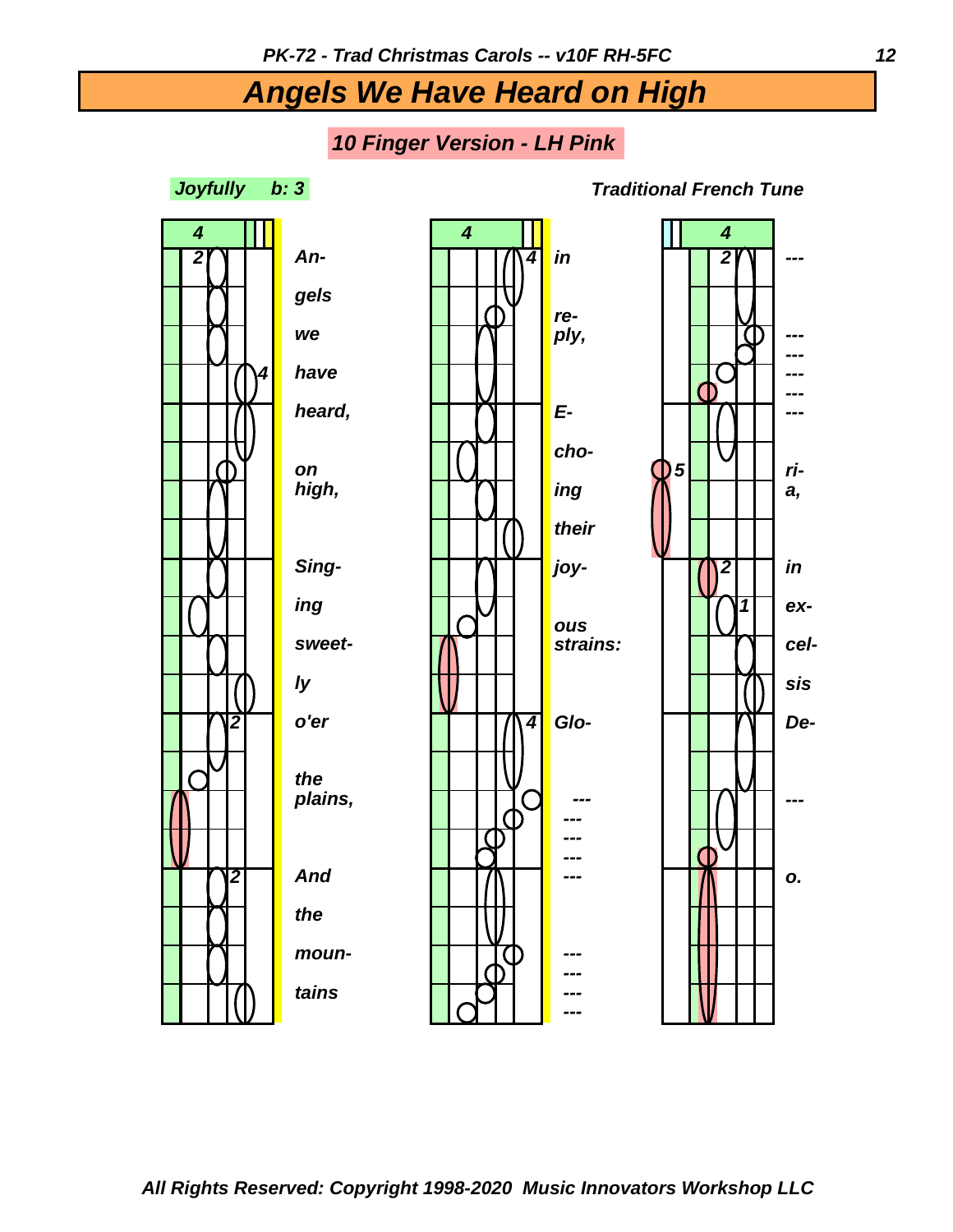### *God Rest Ye Merry Gentlemen - 1*

*10 Finger Version - LH Pink*



*All Rights Reserved: Copyright 1998-2020 Music Innovators Workshop LLC*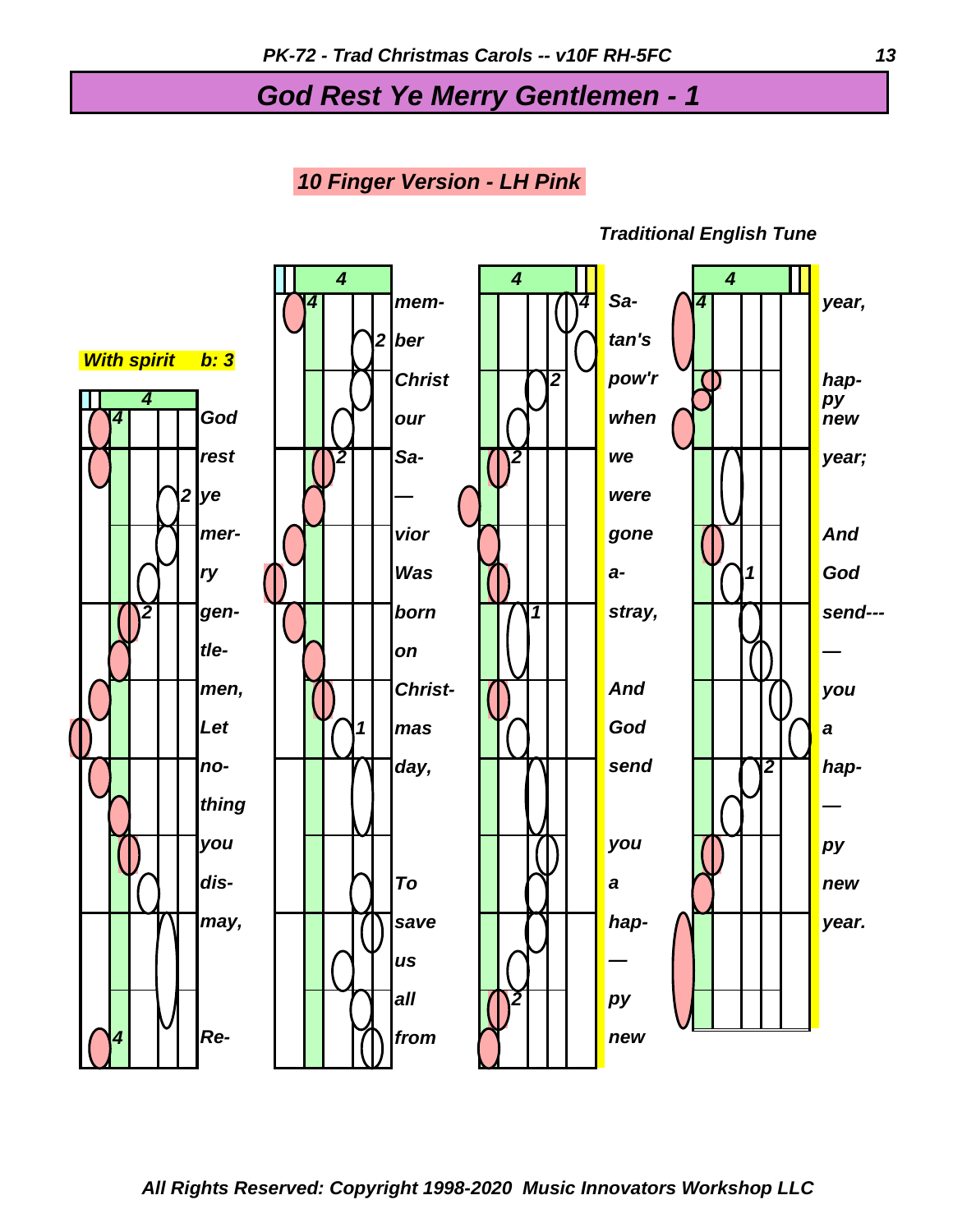*God Rest Ye Merry Gentlemen - 1*



*Traditional English Tune*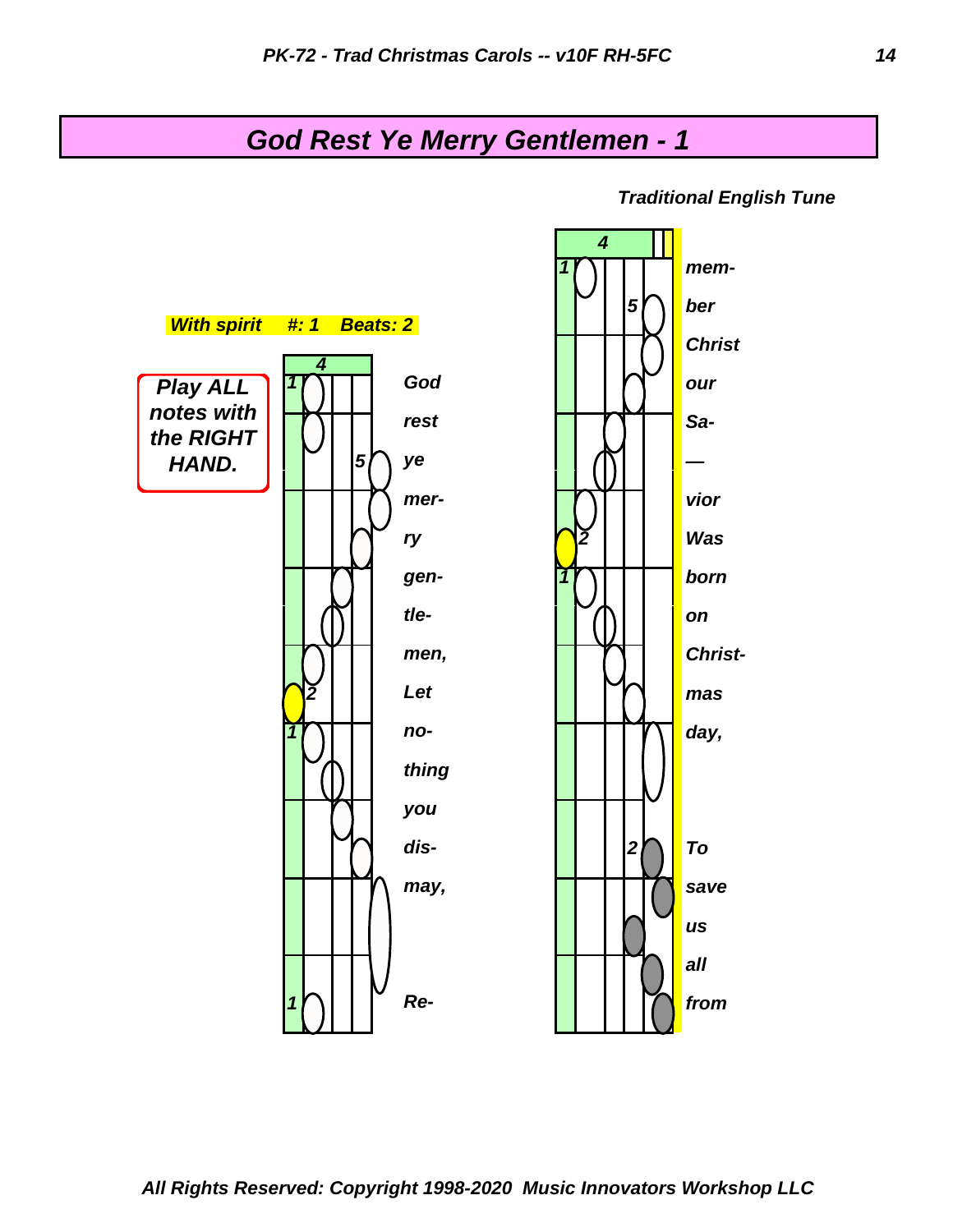*God Rest Ye Merry Gentlemen - 2*



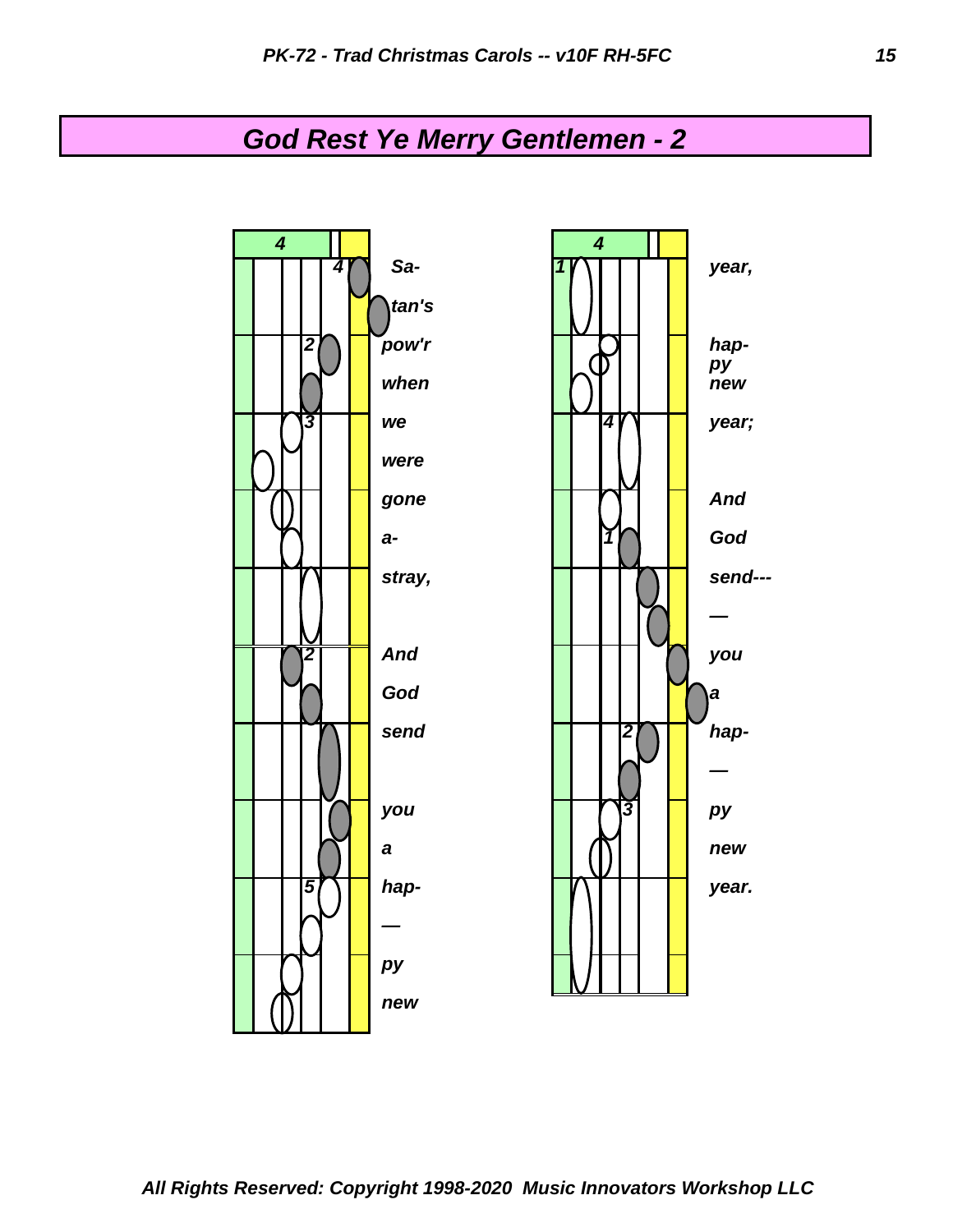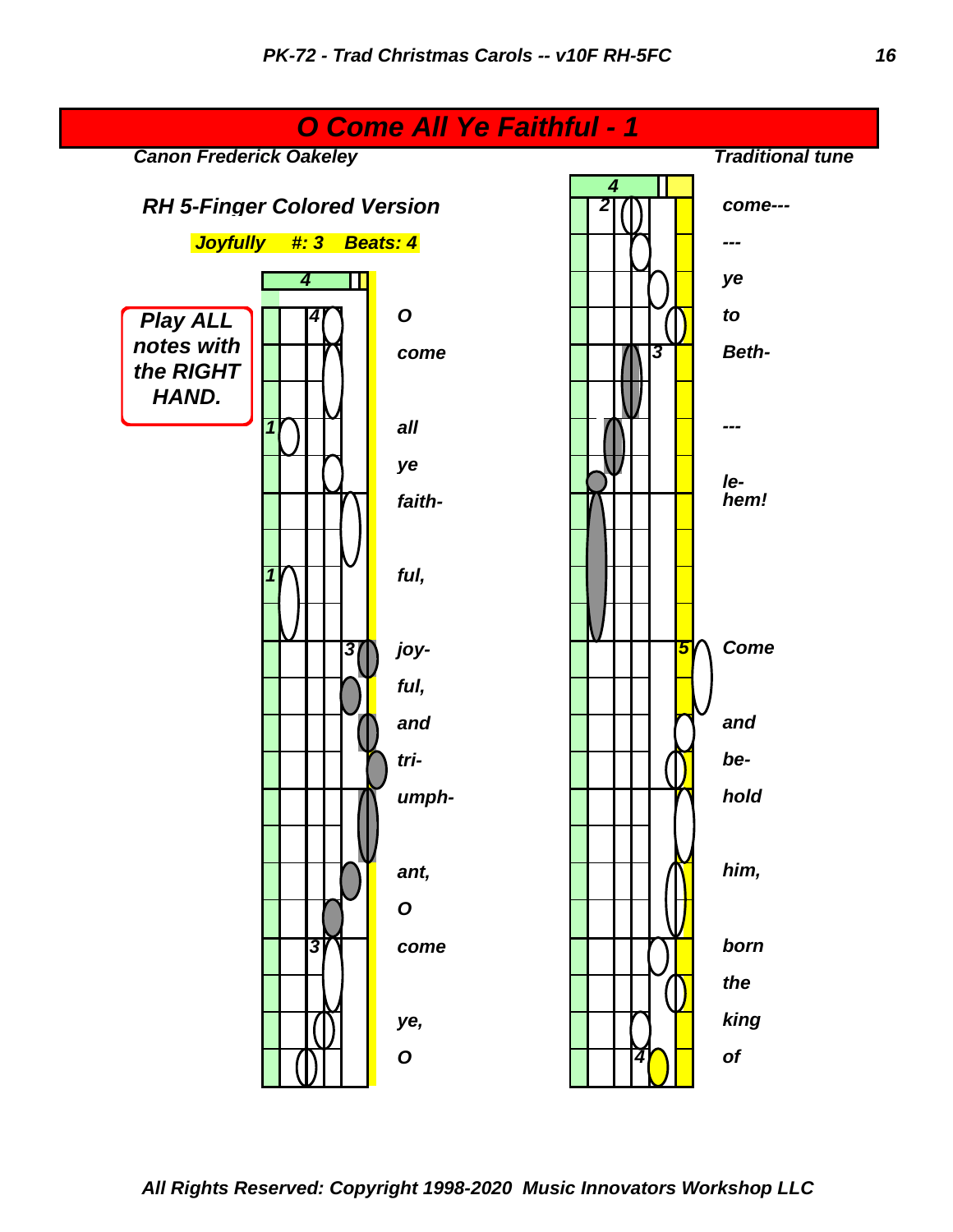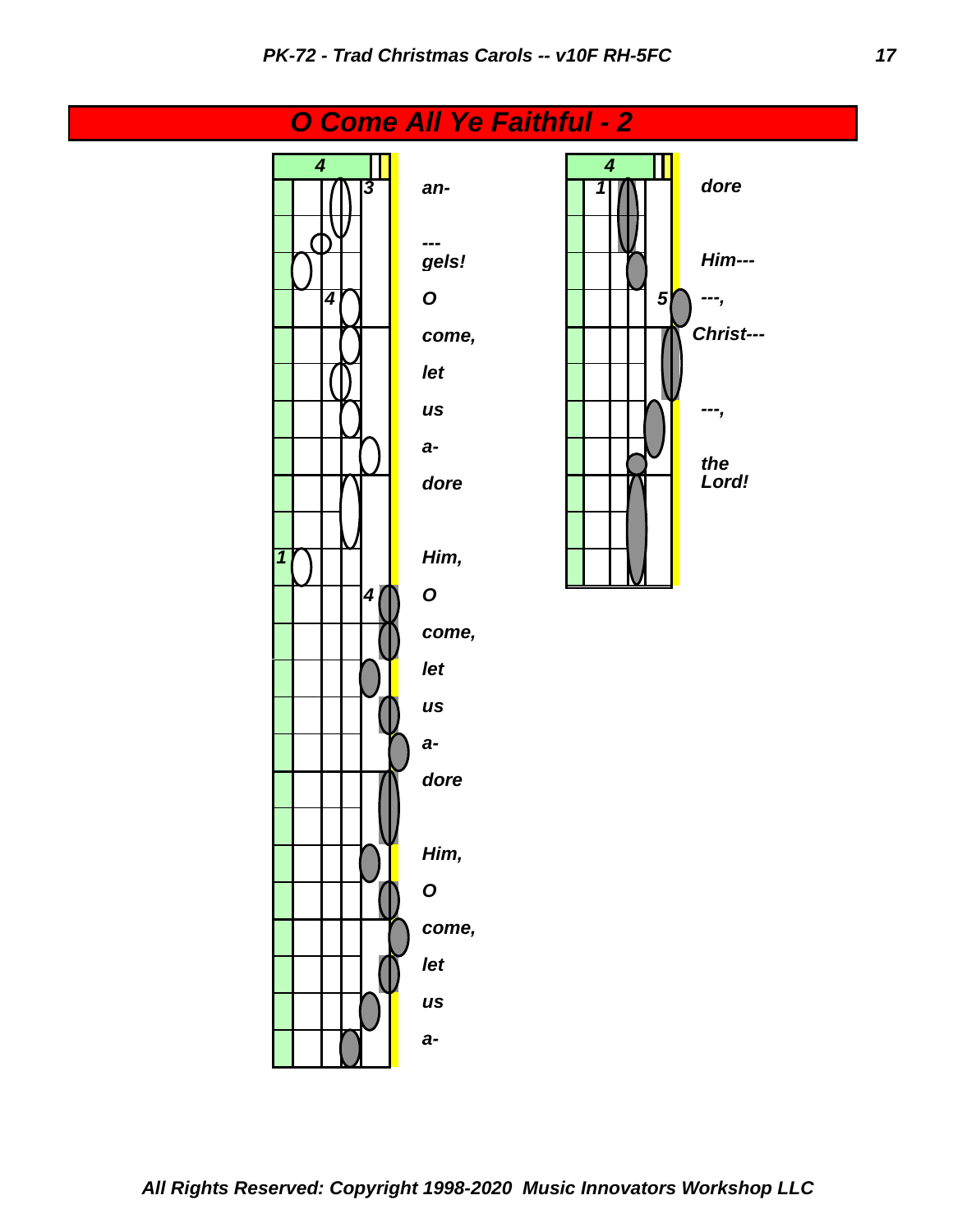*O Come All Ye Faithful*

*10 Finger Version - LH Pink*

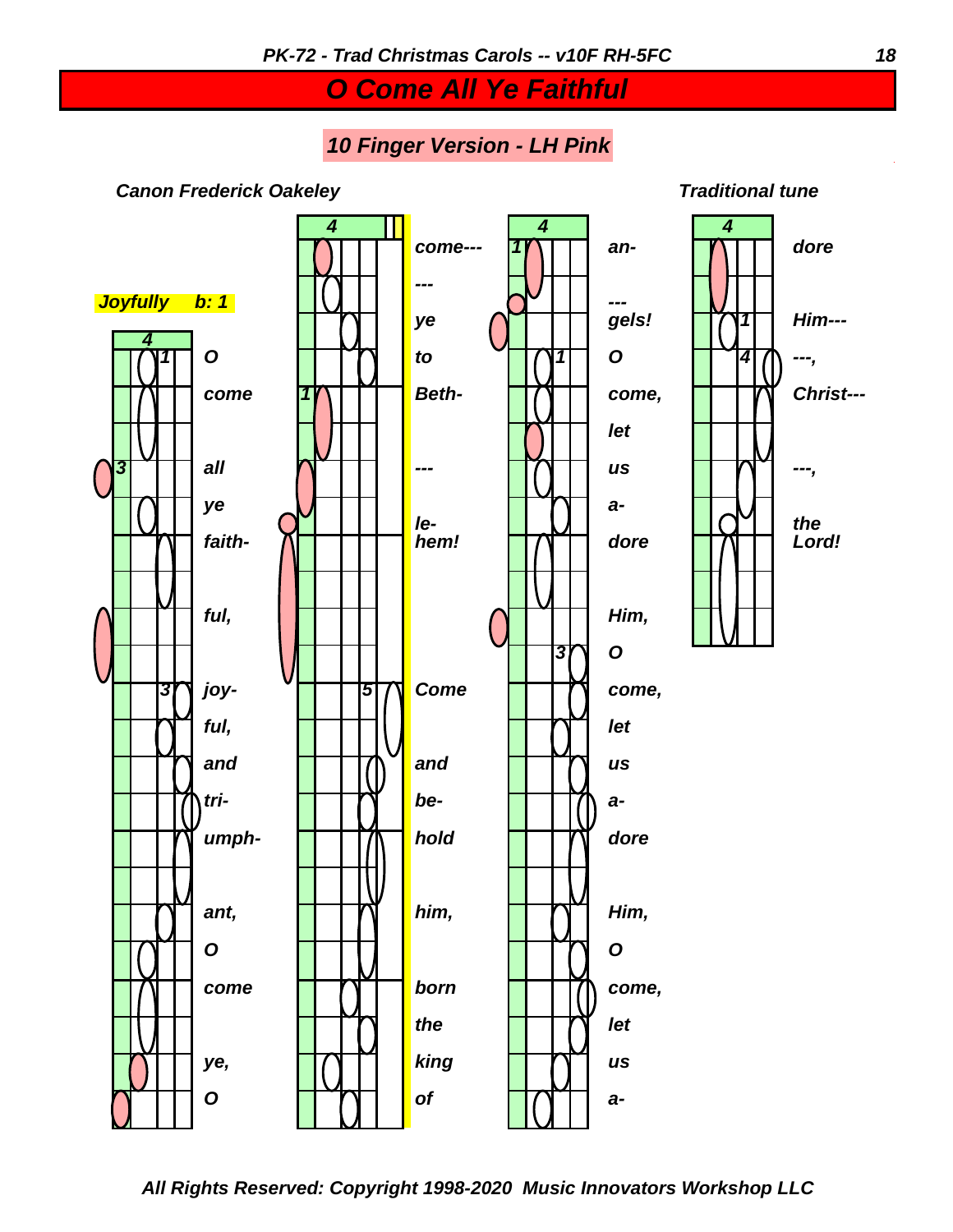### *O Little Town of Bethlehem - 1*

### *10 Finger Version - LH Pink*



*All Rights Reserved: Copyright 1998-2020 Music Innovators Workshop LLC*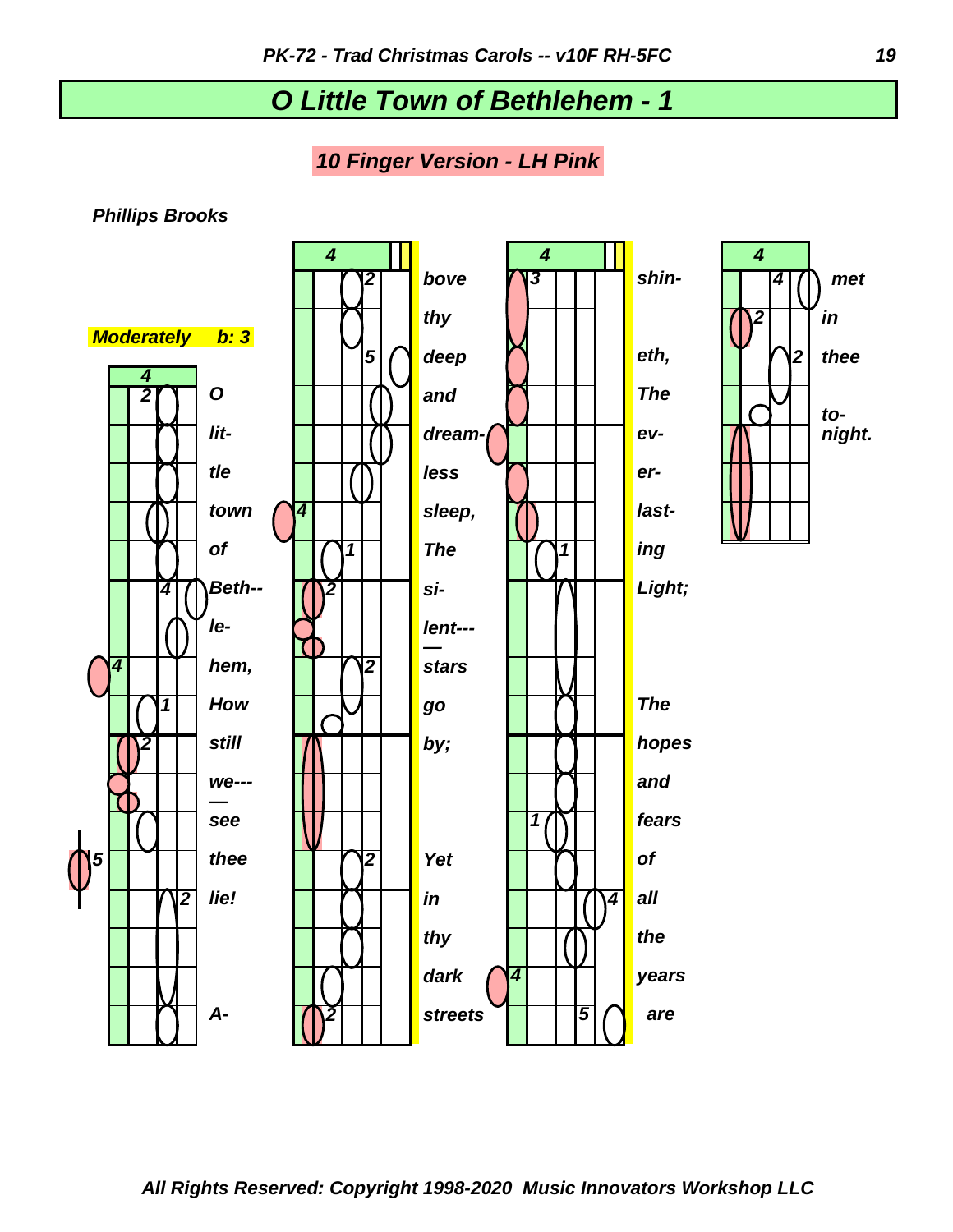### O Little Town of Bethlehem - 1

**Phillips Brooks** 



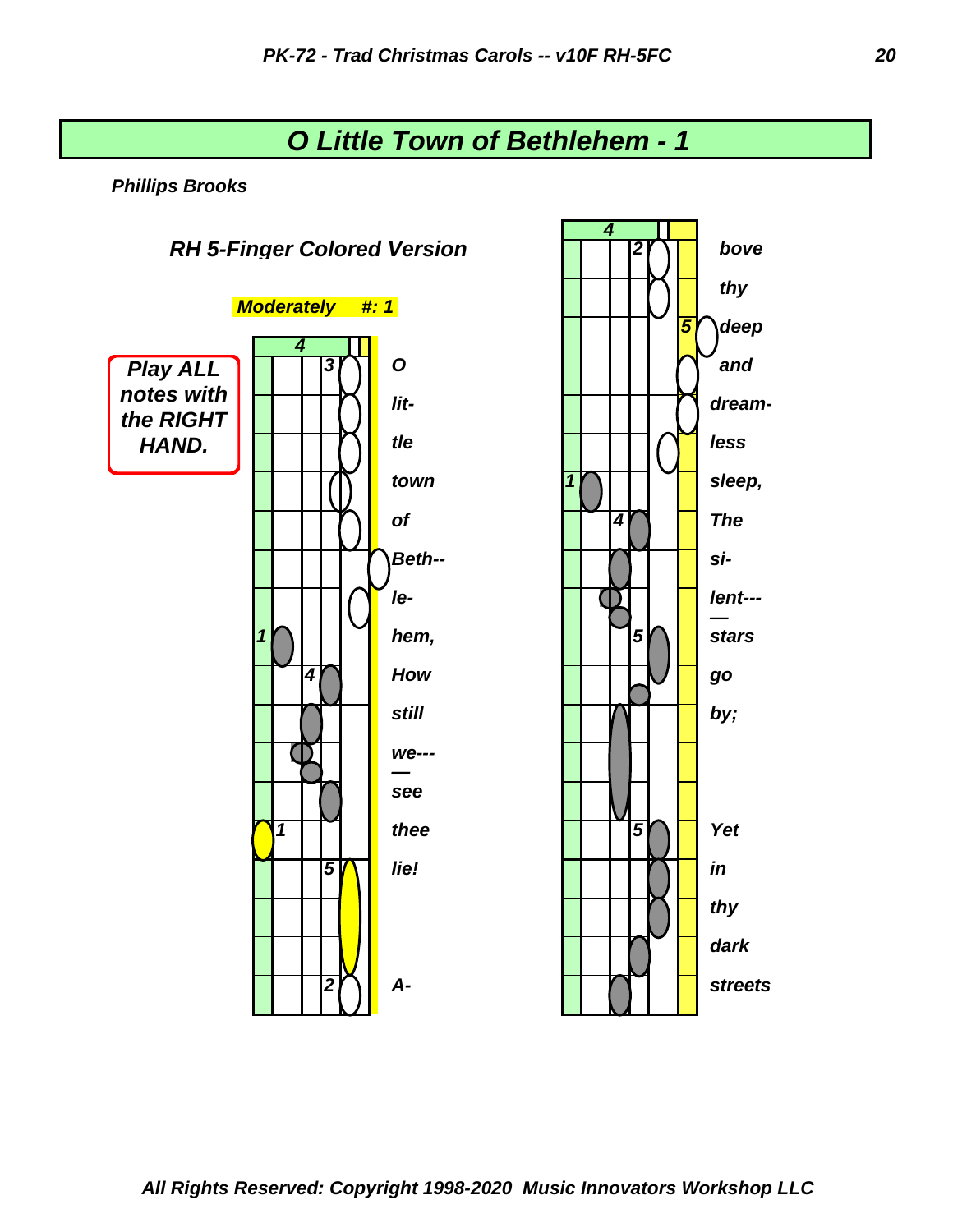### O Little Town of Bethlehem - 2